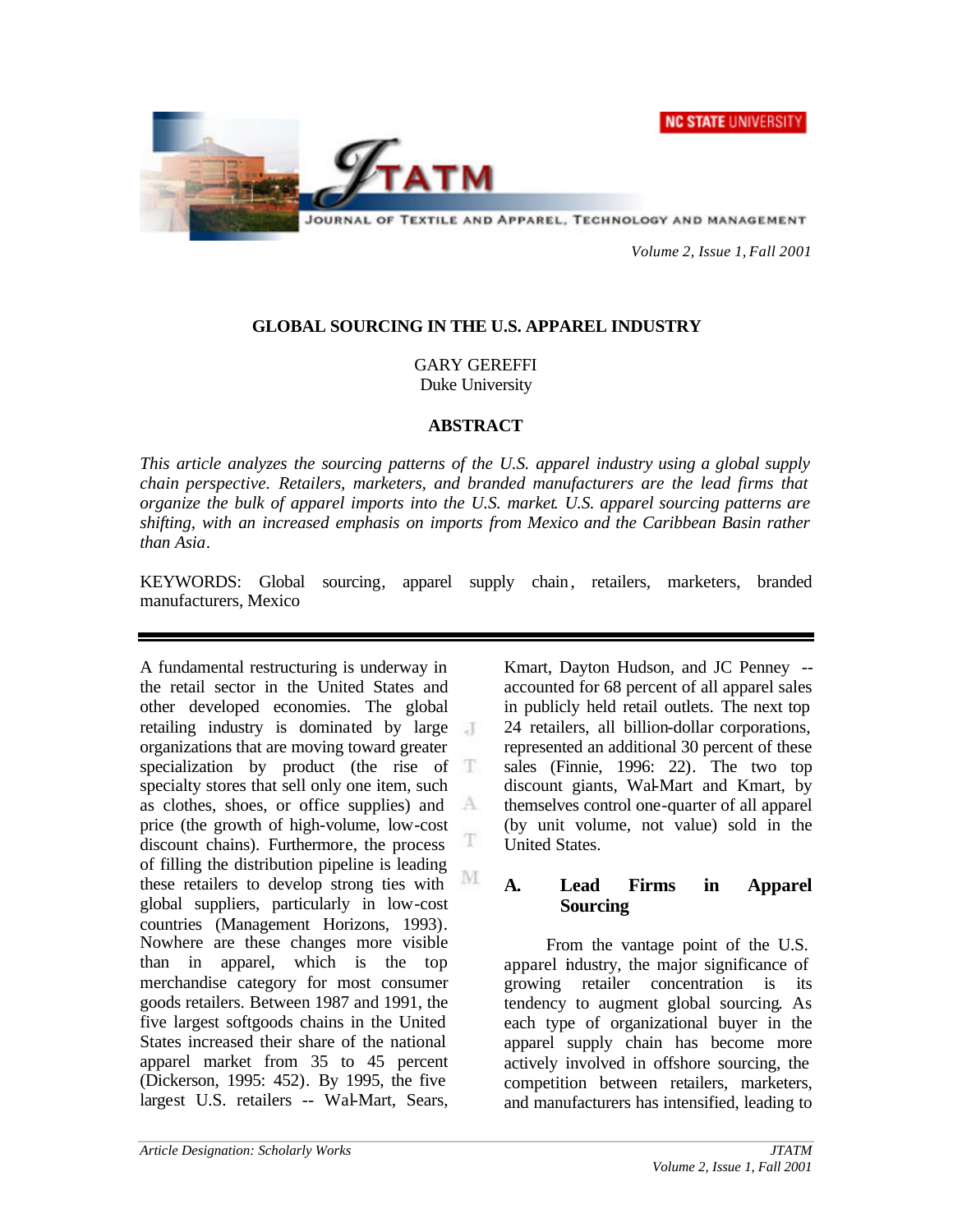a blurring of the traditional boundaries between these firms and a realignment of interests within the chain (Gereffi, 1999).

*Retailers.* In the past, retailers were the apparel manufacturers' main customers, but now they are increasingly becoming their competitors. As consumers demand better value, retailers have increasingly turned to imports. In 1975, only 12 percent of the apparel sold by U.S. retailers was imported; by 1984, retail stores had doubled their use of imported garments (AAMA, 1984). In 1993, retailers accounted for 48 percent of the total value of imports of the top 100 U.S. apparel importers in 1993 (who collectively represent about one-quarter of all 1993 apparel imports). U.S. apparel marketers, which perform the design and marketing functions but contract out the actual production of apparel to foreign or domestic sources, represented 22 percent of the value of these imports, and domestic producers made up an additional 20 percent of the total (Jones, 1995: 25-26). The picture in Europe is strikingly similar. European retailers account for fully one-half of all apparel imports, and marketers or designers add roughly another 20 percent (Scheffer, 1994: 11-12). Private label lines (or store brands), which refer to merchandise made for specific retailers and sold exclusively in their stores, constituted about 25 percent of the total U.S. apparel market in 1993 (Dickerson, 1995: 460).

*Marketers.* These manufacturers without factories include companies like Liz Claiborne, Nike, and Reebok, which literally were born global because most of their sourcing has always been done overseas. To deal with the influx of new competition, branded marketers have adopted several strategic responses that will alter the content and scope of their global sourcing networks: they are shrinking their supply chains, using fewer but more capable manufacturers; they are instructing the contractors where to obtain needed components, thus reducing their own purchase and redistribution activities; they are discontinuing certain

support functions (such as pattern grading, marker making, and sample making), and reassigning them to contractors; they are adopting more stringent vendor certification systems to improve performance; and they are shifting the geography of their sourcing configuration from Asia to the western hemisphere.

*Branded Manufacturers.* The decision of many larger manufacturers in developed countries is no longer *whether* to engage in foreign production, but how to organize and manage it. These firms supply intermediate inputs (cut fabric, thread, buttons, and other trim) to extensive networks of offshore suppliers, typically located in neighboring countries with reciprocal trade agreements that allow goods assembled offshore to be re-imported with a tariff charged only on the value added by foreign labor. This kind of international subcontracting system exists in every region of the world. It is called the 807/9802 program or "production sharing" in the United States (USITC, 1997), where the sourcing networks of U.S. manufacturers are predominantly located in Mexico, Central America, and the Caribbean; in Europe, this is known as outward processing trade (OPT), and the principal suppliers are located in North Africa and Eastern Europe (OETH, 1995); and in Asia, manufacturers from relatively high-wage economies like Hong Kong have outward processing arrangements (OPA) with China and other low-wage nations (Birnbaum, 1993).

A significant countertrend is emerging among established apparel manufacturers, however, who are de -emphasizing their production activities in favor of building up the marketing side of their operations by capitalizing on both brand names and retail outlets. Sara Lee Corporation, one of the largest apparel producers in the United States -- whose stable of famous brand names includes L'eggs hosiery, Hanes, Playtex, Wonderbras, Bali, and Coach leather products, to name a few -- recently announced its plans to "de-verticalize" its

J

T.

 $\Lambda$ 

T

M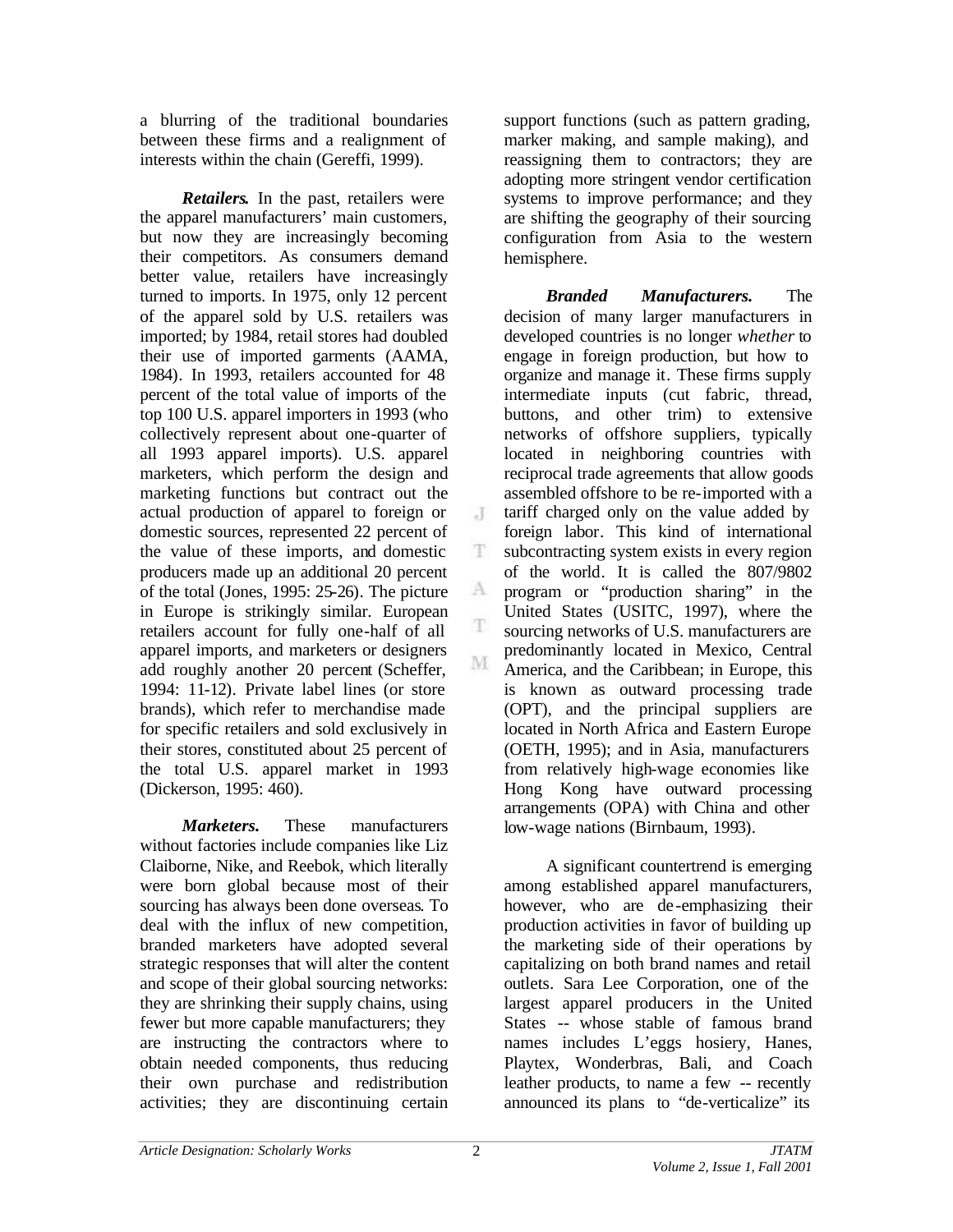consumer-products divisions, a fundamental reshaping that would move it out of making the brand-name goods it sells (Miller, 1997). Other well-known apparel manufacturers like Phillips-Van Heusen and Levi Strauss & Co. are also emphasizing the need to build global brands, frequently through acquisitions of related consumer products lines, while many of their production facilities are being closed or sold to offshore contractors.

# **B. International Patterns of U.S. Apparel Sourcing, and a New Role for Mexico**

Figure 1 is an import map that helps to identify trade shifts among the main suppliers to the U.S. apparel market. Between 1990 and 1998, U.S. apparel imports rose from \$24.7 to \$50.4 billion. Those nations in the innermost circle each account for 10 percent or more of the total value of U.S. clothing imports in 1998, while each of those in the outer ring makes up 1 to 2 percent of total imports. In other words, as countries move from the outer rings to the inner ones in this import map, their relative importance to U.S. apparel imports increases.



'The 1998 position corresponds to the ring where the country's name is located; the 1990 position, if different, is indicated by<br>a small circle. The arrows represent the magnitude and direction of change over time. Source: Compiled from official statistics of the U.S. Department of Commerce, U.S. imports for consumption, customs value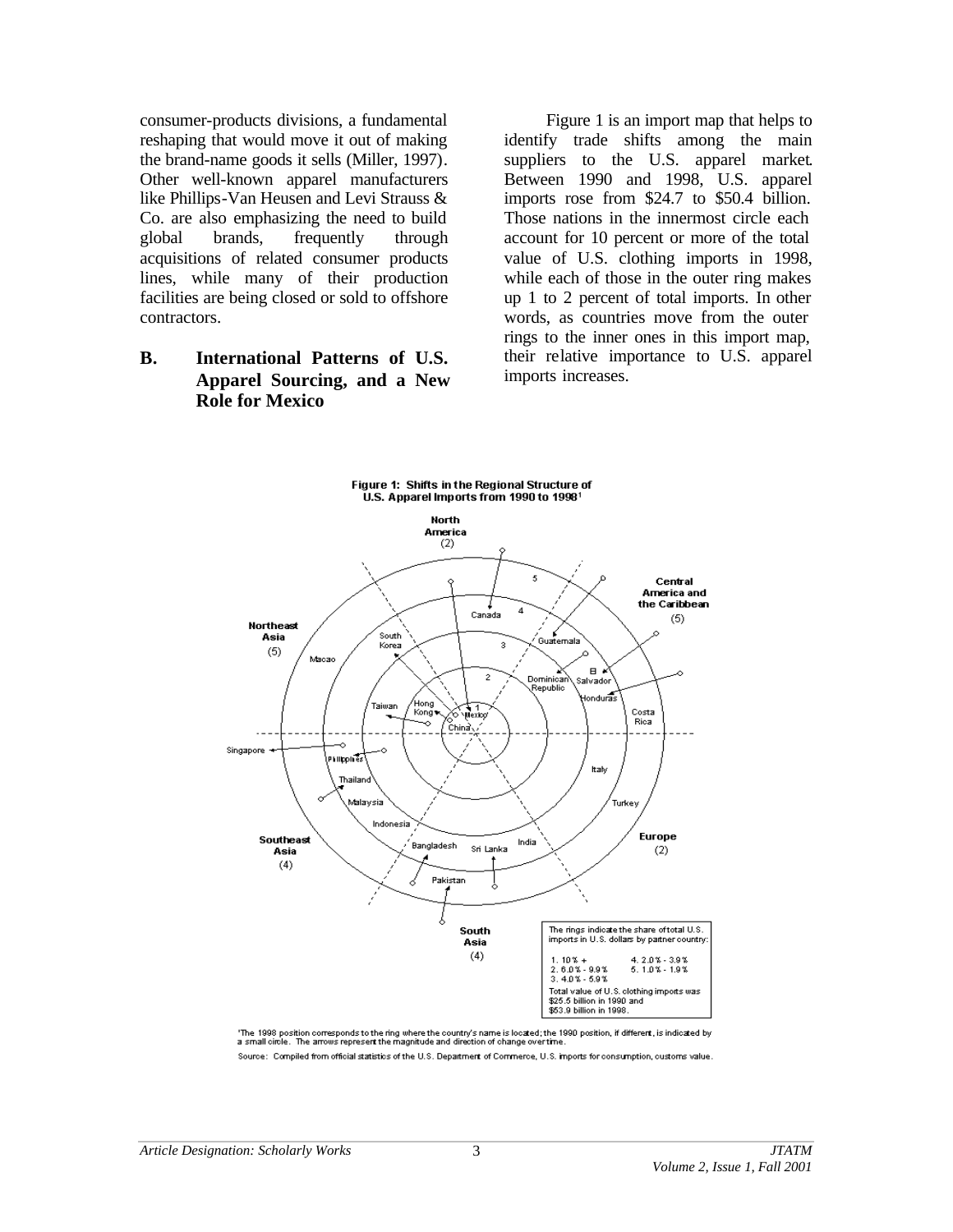Figure 1 reveals striking regional differences in the pattern of U.S. apparel imports. The Northeast Asian economies are becoming much less important in U.S. apparel sourcing, South and Southeast Asia are growing slowly or not at all, and imports from the Caribbean Basin, China, and especially Mexico are booming. Just four economies (Hong Kong, South Korea, China, and Mexico) were core U.S. suppliers during the past decade, and only China and Mexico currently hold that distinction. While for most countries the degree of change from 1990 to 1998 has been relatively modest (they changed their position by one ring or not at all), only Mexico has improved its position substantially, moving from outside the circle (less than 1 percent of U.S. apparel imports) in 1990 to the core (over 10 percent of U.S. imports) in less than a decade.

U.S. firms have shown a strong interest in transferring missing pieces of the North American apparel supply chain to Mexico (Gereffi, 2000; Gereffi and Bair, 1998). A real problem to be confronted, though, is who controls critical nodes of the chain and how to manage the dependency relationships this implies. Thus far, U.S. firms are in clear control of the design and marketing segments of the apparel chain,  $\overline{A}$ while Mexican companies are in a good position to maintain and coordinate the production networks in apparel. However, textile manufacturers in the United States, and to a lesser degree Mexico, are making strong bids to integrate a broad package of Œ. apparel services that would increase their leverage vis-à-vis smaller garment contractors. For the foreseeable future, Mexico is likely to retain a mix of assembly plants linked to U.S. branded manufacturers and a new set of full-package producers linked to private-label retailers and marketers. Mexico is using networks with U.S. firms to occupy niches that previously have been the stronghold of East Asian suppliers, and the Caribbean Basin economies are trying to keep pace with Mexico. Sewing up the North American

apparel market requires Mexico to learn from U.S. lead firms in the chain, which in turn are looking to shift their global sourcing base from Asia to North America.

## **References**

AAMA (American Apparel Manufacturers Association) (1984). *Apparel manufacturing strategies*. Arlington, VA: AAMA.

Birnbaum, David (1993). *Importing garments through Hong Kong*. Hong Kong: Third Horizon Press.

Dickerson, Kitty G. (1995). *Textiles and apparel in the global economy*,  $2<sup>nd</sup>$  edition. Englewood Cliffs, NJ: Prentice Hall.

Finnie, Trevor A. (1996). "Profile of Levi Strauss." *Textile Outlook International* 67 (September): 10-37.

Gereffi, Gary (1999). "International trade and industrial upgrading in the apparel commodity chain." *Journal of International Economics* 48, 1 (June): 37-70.

Gereffi, Gary (2000). "The transformation of the North American apparel industry: Is NAFTA a curse or a blessing?" *Integration & Trade* 4, 11 (May-August): 47-95.

Gereffi, Gary and Jennifer Bair (1998). "U.S. companies eye NAFTA's prize." *Bobbin* 39, 7 (March): 26-35.

Jones, Jackie (1995). "Forces behind restructuring in U.S. apparel retailing and its effect on the U.S. apparel industry." *Industry, Trade, and Technology Review* (March): 23-27.

Management Horizons (1993). *Global Retailing 2000*. Columbus, OH: Management Horizons, Division of Price Waterhouse.

Miller, J. P. (1997). "Sara Lee plans 'fundamental reshaping.'" *Wall Street Journal*, September 15, pp. A3, A10.